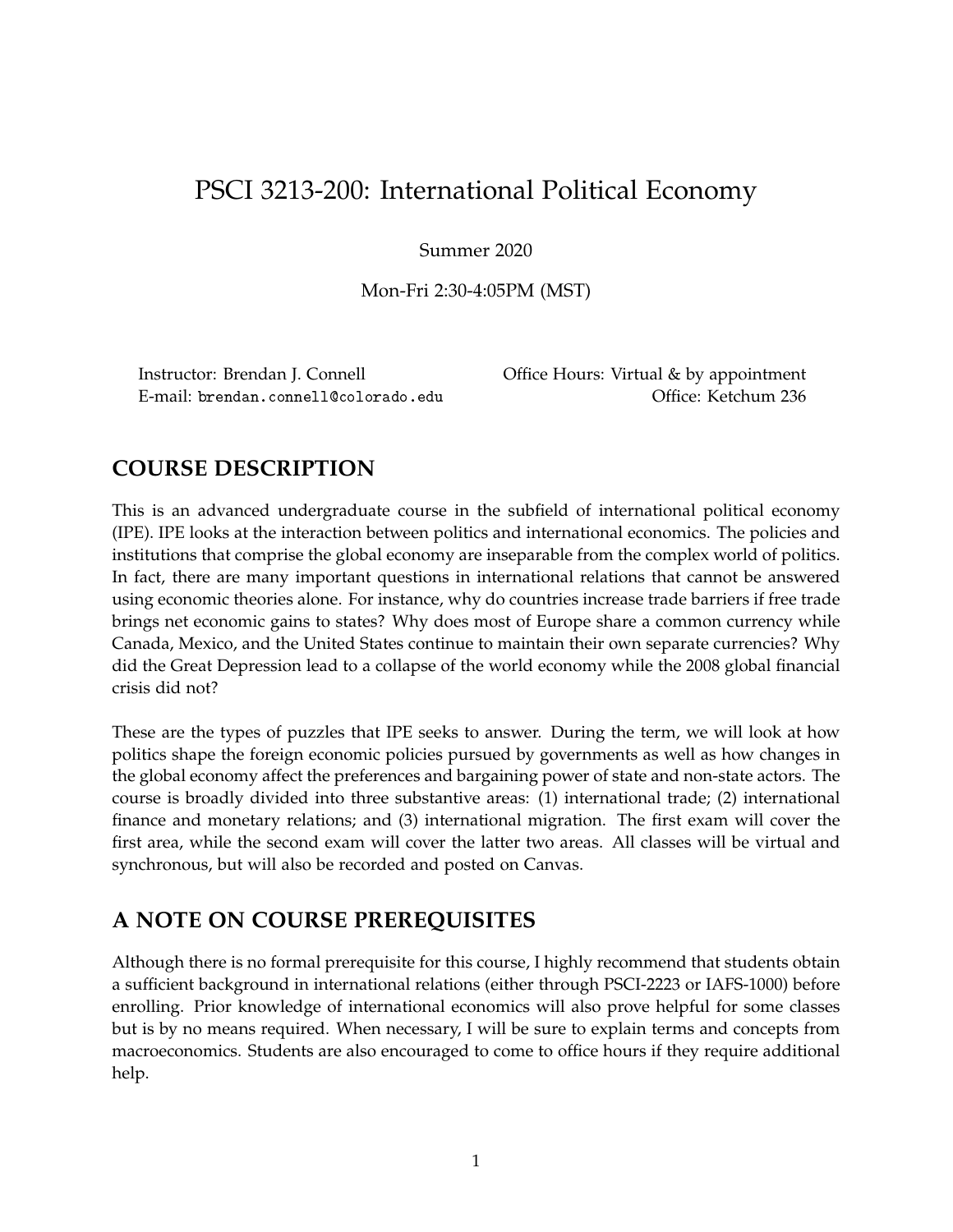# **REQUIRED MATERIALS**

- Oatley, Thomas. 2018. *International Political Economy (6th Edition)*. Routledge: New York NY.
- I will post all articles and book chapters on Canvas. Otherwise, most of these readings are easily accessible through Google Scholar and/or the Norlin Library.

# **GRADING**

Letter grades for the course are computed as follows:  $A = 94-100$ ;  $A = 90-93$ ;  $B = 87-89$ ;  $B =$ 83-86; **B-** = 80-82; **C+** = 77-79; **C** = 73-76; **C-** = 70-72 ; **D+** = 67-69; **D** = 64-66; **F** = <64.

Your grade for the course is comprised of the following criteria:

| Exam $1$ (July 20)               | 25%   |
|----------------------------------|-------|
| Exam 2 (August 7)                | 30%   |
| <b>Ouizzes</b>                   | 15%   |
| <b>Reading Journal</b>           | 20%   |
| Participation & Discussion Board | $5\%$ |
| Attendance                       | $5\%$ |
|                                  |       |

*Exams (55% total)*. There are two non-cumulative open-book exams for this course. Both exams will consist of two parts. For the first part, you will be given a set of IPE terms and be asked to define them in 2-3 sentences. For the second part, you will be given a selection of short response questions to answer in roughly a paragraph. Generally, the exams will test your knowledge of key concepts in IPE as well as your ability to relate the concepts and readings to real world problems. I will distribute a study guide prior to each exam.

*Quizzes (15% total)*. Throughout the duration of the term, I will administer a total of *four* "pop" quizzes at the end of class. Quizzes will also be open book and on Canvas, but you will only have 12 hours to complete them. You can expect each quiz to take you between 10-15 minutes. Typically, the quizzes will test you on the required readings for that day as well as material covered in class. At the end of the semester, I will drop your lowest quiz grade. There are no make-ups for quizzes.

*Reading Journal (20% total).* To encourage meaningful reflection on the readings, all students are required to keep a virtual journal (as an editable Word document). You should have one journal entry (approx. 1-3 paragraphs) for each day that records your thoughts about that day's readings. There are no strict requirements for what you should write about, but some examples might include: Things you find puzzling about a topic, unanswered questions you have about the readings, things you disagree/agree with, how the readings relate to something discussed earlier in the course, related ideas you have for future research, policy implications you draw from the readings, etc.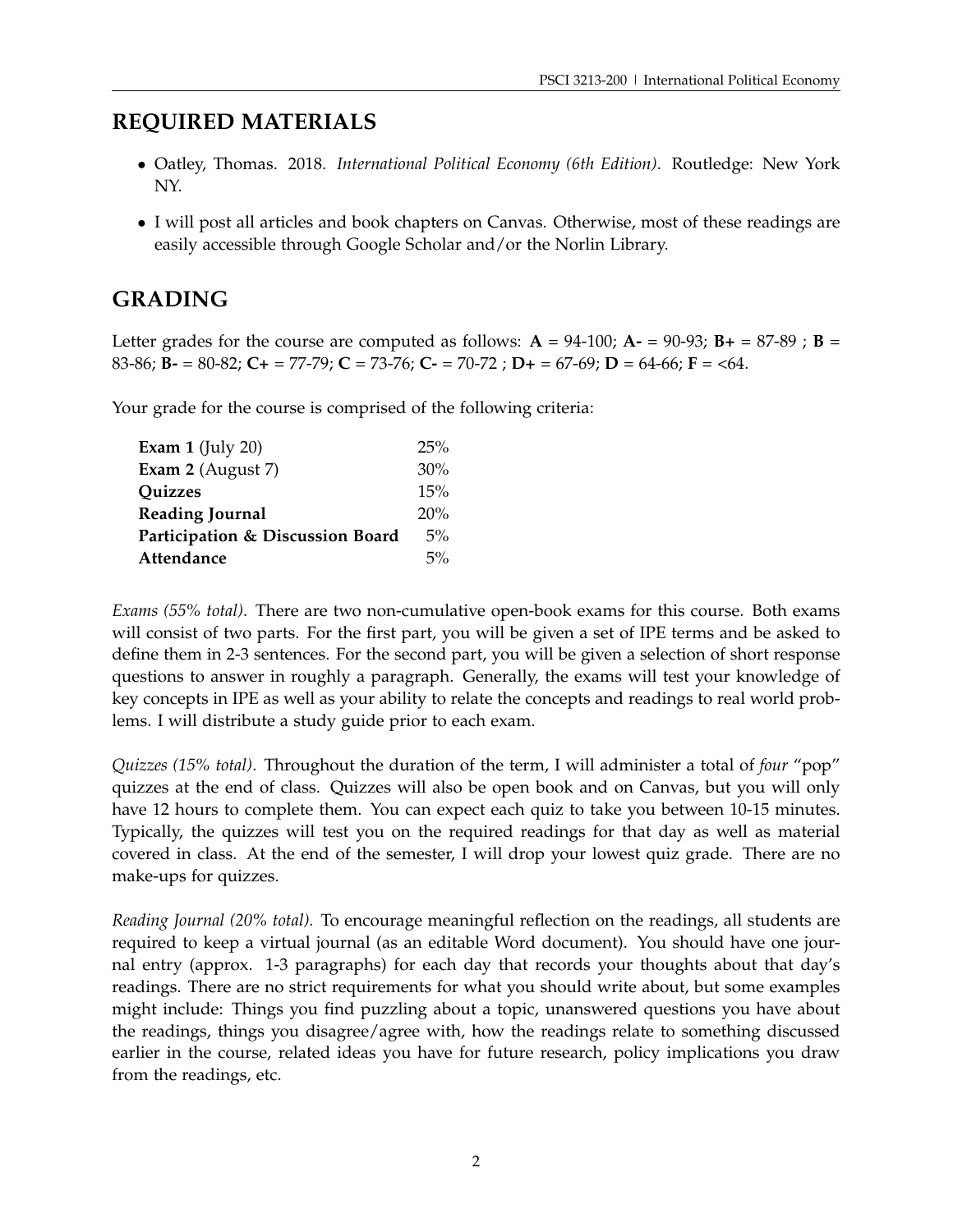I will collect and grade your journal at four different points in the semester (July 14; July 22; July 29; Aug 6). On those dates, please submit your journal through Canvas. For each time you submit, I will assign you a grade based on the overall thoughtfulness of your writing. Each individual submission counts 5% toward your final grade. Late submissions will be penalized 1-percentage point per every day late.

*Participation (5%).* At the end of the semester, I will assign you a letter grade according to the quantity and quality of your participation throughout the term. Students have two options for boosting their participation grade: (1) Participating in live zoom sessions (for more on this, see section below on "Virtual Classroom Guidelines"); and (2) Submitting questions/comments to the online discussion board on Canvas. In other words, if you cannot attend the live lecture for the day, I expect you to contribute heavily on the discussion board that day.

*Attendance (5%).* I formally record attendance throughout the semester. There are two ways to "attend" class for a given day. First, you can simply log into the live Zoom session. Alternatively, if you do not attend the live session, you can still receive attendance by emailing me a 1-page (double-spaced) summary of what was covered in class that day. You must submit the summary before the beginning of the next class. Obviously, option 1 is much less work, so I would recommend all students attend live lectures. You are allowed a total of *two* absences (excused or unexcused) free of penalty. Following that, I deduct 10 percentage points from your attendance grade per every additional absence.

**I do not offer any extra credit opportunities. Please do not ask for them throughout the term.**

# **OFFICE HOURS AND EMAIL POLICY**

Office hours for the term are virtual and by appointment. If you would like to meet, please just send me an email with some of your available times and we will set up a meeting time. I am also readily accessible through email (brendan.connell@colorado.edu) if you have any brief questions to ask me. Note that any grade disputes cannot be discussed over email and will require a virtual appointment on Zoom.

# **VIRTUAL CLASSROOM GUIDELINES**

I will start up a live Zoom session about 10 minutes before class time. At that time, you will receive an email on your university account to join. Once class starts, please mute your microphone, but leave your camera on. For each lecture, I will periodically stop to ask questions or give students a chance to ask me questions. If you would like to participate, please raise your virtual hand (button located on bottom right of screen) and I will call on you. You can then unmute your microphone.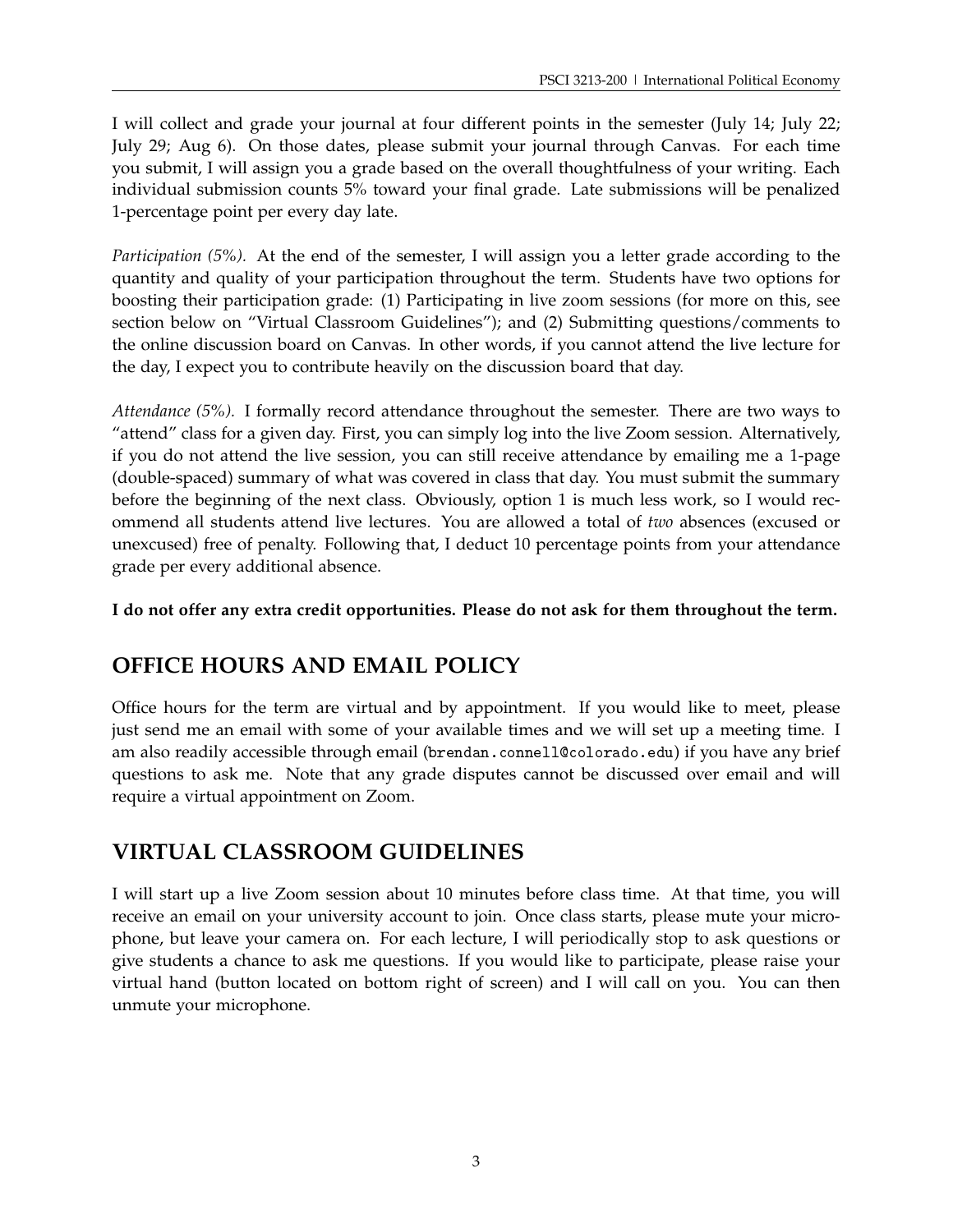# **CLASSROOM ETIQUETTE**

Students and faculty each have responsibility for maintaining an appropriate learning environment. Students who fail to adhere to such behavioral standards may be subject to discipline. Faculty have the professional responsibility to treat all students with understanding, dignity and respect, to guide classroom discussion and to set reasonable limits on the manner in which they and their students express opinions. Professional courtesy and sensitivity are especially important with respect to individuals and topics dealing with differences of race, color, culture, religion, creed, politics, veteran's status, sexual orientation, gender, gender identity and gender expression, age, disability, and nationalities. Class rosters are provided to the instructor with the student's legal name. I will gladly honor your request to address you by an alternate name or gender pronoun. Please advise me of this preference early in the semester so that I may make appropriate changes to my records. See polices at http://www.colorado.edu/policies/classbehavior.html.

# **CHEATING AND PLAGIARISM**

I take cheating and plagiarism very seriously. All written assignments must be submitted electronically through Canvas. The penalty for plagiarism — purposeful or accidental — carries the penalty of a "0" for the assignment. A second violation automatically results in an "F" for the course. If you have any questions concerning the ground rules for what qualifies as plagiarism, please consult me in advance.

All students of the University of Colorado at Boulder are responsible for knowing and adhering to the academic integrity policy of this institution. Violations of this policy may include: cheating, plagiarism, aid of academic dishonesty, fabrication, lying, bribery, and threatening behavior. All incidents of academic misconduct shall be reported to the Honor Code Council (honor@colorado.edu; 303-735-2273). Students who are found to be in violation of the academic integrity policy will be subject to both academic sanctions from the faculty member and nonacademic sanctions (including but not limited to university probation, suspension, or expulsion). Other information on the Honor Code can be found online.

# **UNIVERSITY POLICIES**

# **Students with Disabilities**

According to the Americans with Disabilities Act, students with disabilities should ask for "reasonable and timely" accommodations. If you qualify for accommodations because of a disability, please submit to me a letter from Disability Services in a timely manner (for exam accommodations provide your letter at least one week prior to the exam) so that your needs can be addressed. Disability Services determines accommodations based on documented disabilities. Contact Disability Services at 303-492-8671 or by e-mail at dsinfo@colorado.edu. If you have a temporary medical condition or injury, see Temporary Injuries under Quick Links at Disability Services website and discuss your needs with me.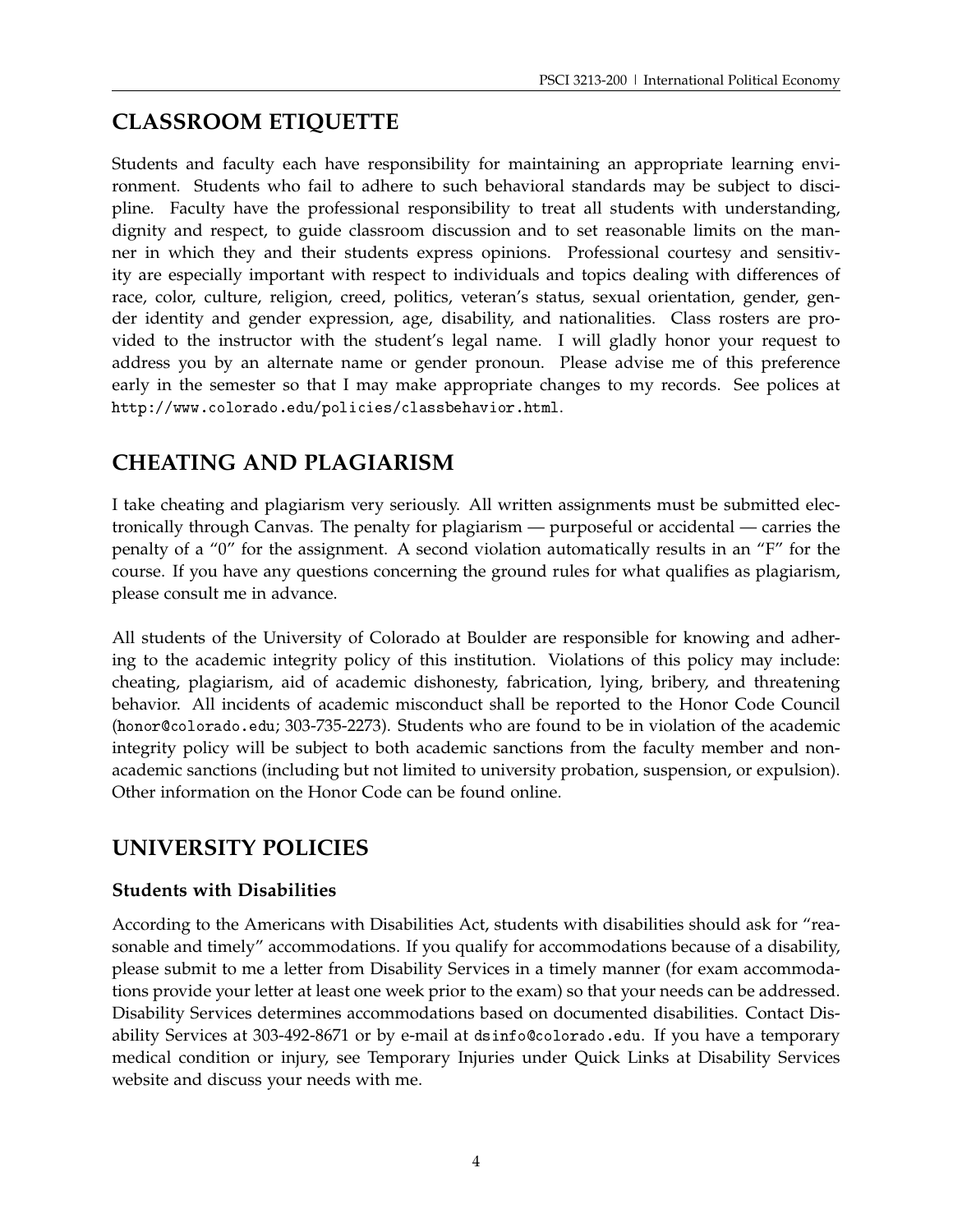# **Religious Observances**

Campus policy regarding religious observances requires that faculty make every effort to reasonably and fairly deal with all students who, because of religious obligations, have conflicts with scheduled exams, assignments or required attendance. Students in this situation can ask for "reasonable and timely" accommodations. Please review the syllabus closely and try to find out whether you have time conflicts with any of the assignments. I encourage you to do so in the first two weeks of the semester and inform me about your concerns either during my office hours or after lecture.

# **Discrimination and Harassment**

The University of Colorado at Boulder Discrimination and Harassment Policy and Procedures, the University of Colorado Sexual Harassment Policy and Procedures, and the University of Colorado Conflict of Interest in Cases of Amorous Relationships policy apply to all students, staff, and faculty. Any student, staff, or faculty member who believes s/he has been the subject of sexual harassment or discrimination or harassment based upon race, color, national origin, sex, age, disability, creed, religion, sexual orientation, or veteran status should contact the Office of Discrimination and Harassment (ODH) at 303-492-2127 or the Office of Student Conduct (OSC) at 303-492-5550. Information about the ODH, the above referenced policies, and the campus resources available to assist individuals regarding discrimination or harassment can be obtained at http://www.colorado.edu/odh.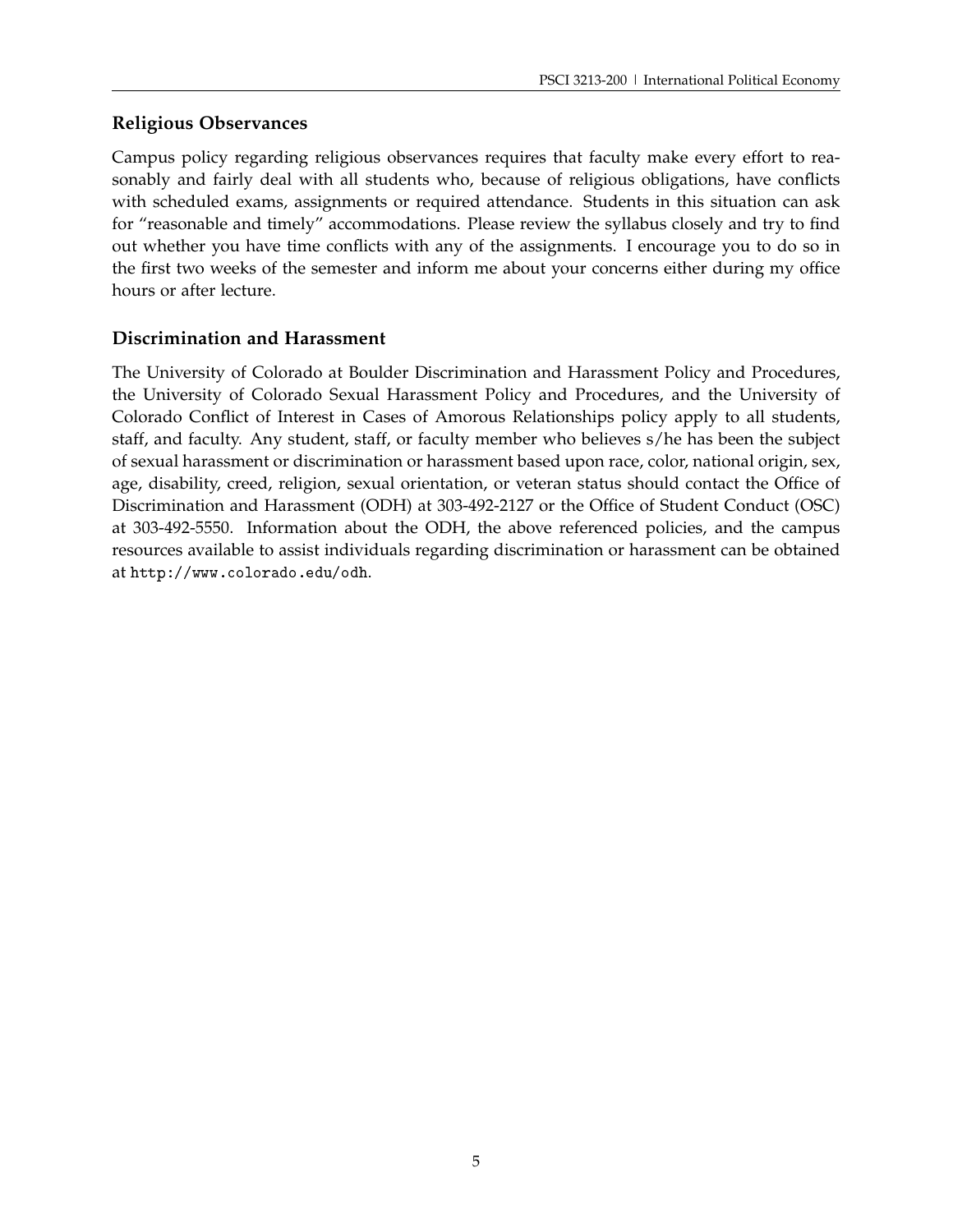# **COURSE SCHEDULE**

# **Tuesday, July 7 — Introduction, Syllabus, and Course Overview**

*Key Questions: What is IPE? What should you expect to learn from this course?*

• Syllabus

# **PART I: INTERNATIONAL TRADE**

# **Wednesday, July 8 — A Primer on Economic History and the Case for Free Trade**

*Key Questions: What is globalization and how has it changed over time? What is so good about free trade?*

- Douglas A. Irwin. 1996. *Against the Tide: An Intellectual History of Free Trade*. Princeton University Press: Princeton, NJ. Chapter 2.
- Oatley Textbook, **pp. 47-54**.

# **Thursday, July 9 — Domestic Preferences in Trade Policy I**

*Key Questions: How should we build our theories and arguments in IPE? Why do individuals differ in their opinions toward free trade?*

• Oatley Textbook, **pp. 70-80**.

# **Friday, July 10 — Domestic Preferences in Trade Policy II**

*Key Questions: Are trade preferences really driven by economic self-interest? What explains deviation from the HO and RV models?*

Pick *one*:

- Hainmueller, Jens, and Michael J. Hiscox. 2006. "Learning to Love Globalization: Education and Individual Attitudes Toward Trade." *International Organization* 60 (2): 469-498.
- Rho, Sungmin, and Michael Tomz. 2017. "Why Don't Trade Preferences Reflect Economic Self-Interest?" *International Organization* 71 (S1): S85-S108.

#### **Monday, July 13 — From Preferences to Policies**

*Key Questions: How do policymakers weigh the preferences of the "winners" and "losers" of free trade? What political institutions are best for upholding free trade?*

- Oatley Textbook, **pp. 82-92**.
- Bailey, Michael A., Judith Goldstein, and Barry R. Weingast. 1997. "The Institutional Roots of American Trade Policy: Politics, Coalitions, and International Trade." *World Politics* 49: **pp. 309-329**.

#### **Tuesday, July 14 — Democracy and Trade Policy**

*Key Questions: Do free trade and democracy go together? Does public opinion matter for trade policy?*

# • **Reading Journal (Entry 1) DUE**

Pick *one*: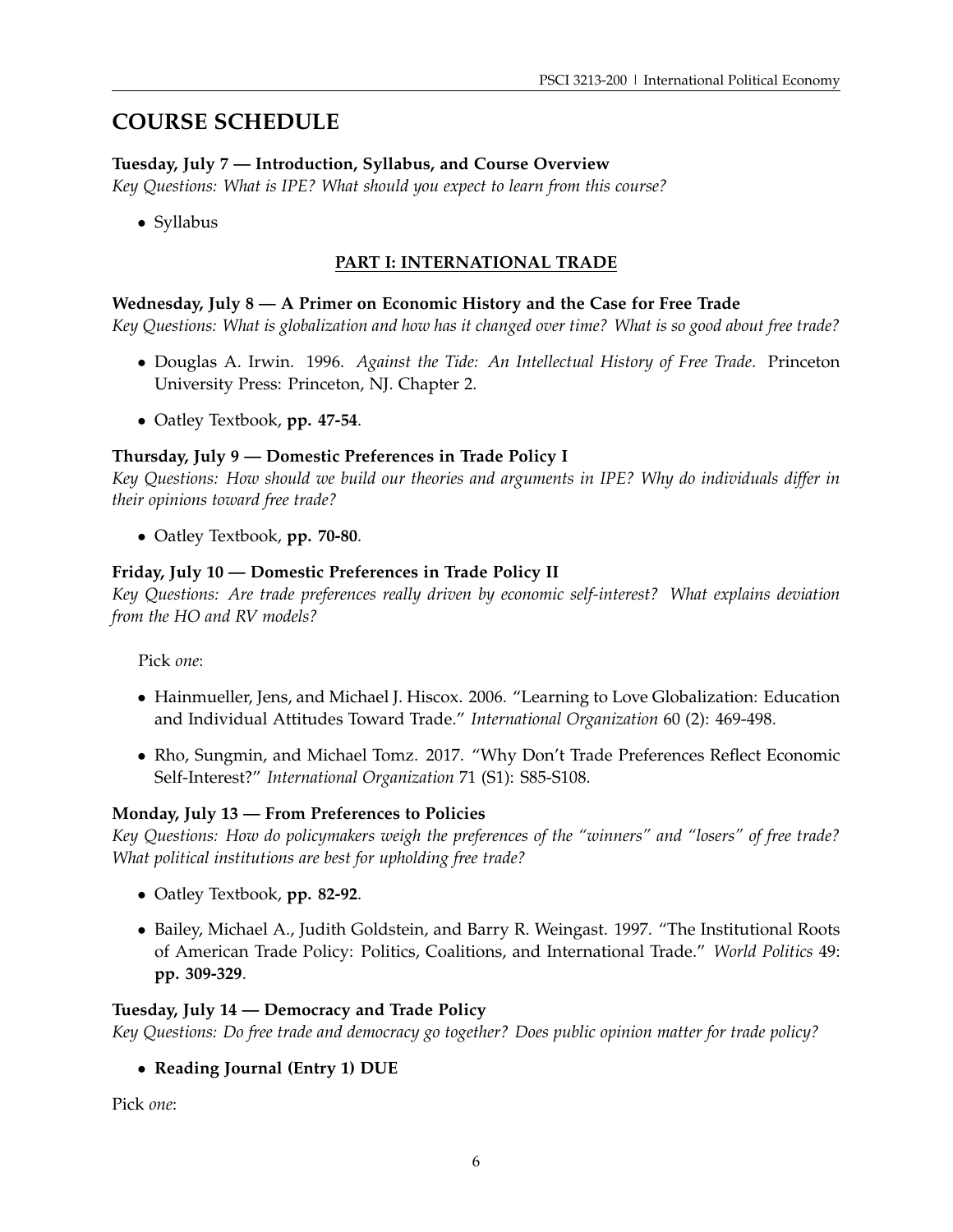- Milner, Helen, and Kieko Kubota. 2005. Why the Move to Free Trade? Democracy and Trade Policy in Developing Countries? *International Organization* 59 (1): 107-143.
- Guisinger, Alexandra. 2009. "Determining Trade Policy: Do Voters Hold Politicians Accountable?" *International Organization* 63: 533-557.

# **Wednesday, July 15 — The GATT and World Trade Organization**

*Key Questions: Why did states create the GATT/WTO? Is the WTO good or bad for developing countries?*

- Oatley Textbook, **pp. 22-37** and **pp. 59-68**.
- Elsig, Manfred, and Philipp Stucki. 2012. "Low Income Developing Countries and WTO Litigation: Why Wake Up the Sleeping Dog?" *Review of International Political Economy* 19 (2): 292-316.

#### **Thursday, July 16 — Preferential Trade Agreements and Regionalism**

*Key Questions: Do PTAs complement or contradict multilateralism? What are the advantages/disadvantages of regionalism?*

- Oatley Textbook, **pp. 37-44**.
- Bhagwati, Jagdish. 2008. *Termites in the Trading System: How Preferential Agreements Undermine Free Trade*. Oxford University Press: New York, NY. Chapter 3.

# **PART II: CAPITAL, EXCHANGE RATES, AND MONETARY RELATIONS**

#### **Friday, July 17 — Exchange Rates, Monetary Policy, and the Impossible Trinity**

*Key Questions: What is the purpose of monetary policy? What are the trade-offs that governments face when managing monetary policy?*

- Oatley Textbook, **pp. 207-217** and "The Unholy Trinity" (Gray Box on Page 262).
- Study guide for Exam 1 will be posted today.

#### **Monday, July 20 — EXAM 1**

• No Readings

#### **Tuesday, July 21 — The Politics of the Trinity and the Classical Gold Standard**

*Key Questions: How do states choose sides along the impossible trinity? Could the gold standard exist today?*

- Shelton, Judy. "Capitalism Needs a Sound-Money Foundation." *Wall Street Journal*. February 11, 2009.
- Oatley Textbook, Chapter 12 and "The Classical Gold Standard" **pp. 213-215**.

#### **Wednesday, July 22 — The Rise and Fall of Bretton Woods**

*Key Questions: Why did the Bretton Woods system look the way it did? What are the factors that caused its collapse?*

• **Reading Journal (Entry 2) DUE**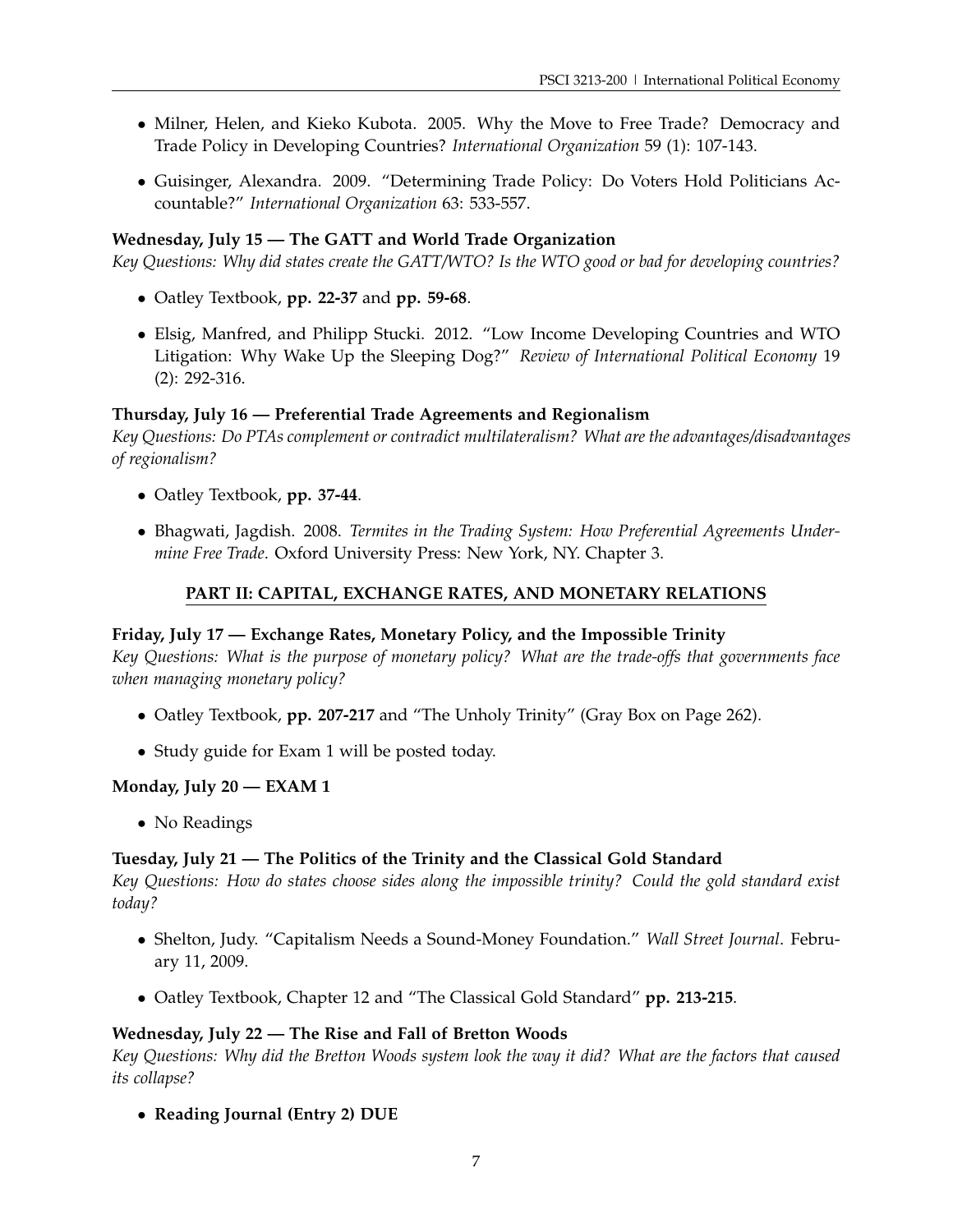• Oatley Textbook, **pp. 217-229**.

#### **Thursday, July 23 — The IMF and the Politics of Financial Crises**

*Key Questions: Is the IMF a biased organization? What is conditionality and why is it politically unpopular in borrowing countries?*

- Oatley Textbook, Chapter 14.
- Ito, Takatoshi. 2012. "Can Asia Overcome the IMF Stigma?" *American Economic Review* 102 (3): 198-202.

#### **Friday, July 24 — Foreign Direct Investment**

*Key Questions: What motivates FDI? How can developing countries attract FDI?*

• Oatley Textbook, Chapter 9.

# **Monday, July 27 — European Economic Integration and the Euro**

*Key Questions: Why did European states create the Euro? Is monetary union a good or bad idea for Europe?*

- Oatley Textbook, **Page 248-254**.
- Swoboda, Alexandre. "Robert Mundell and the Theoretical Foundation for the European Monetary Union." *International Monetary Fund*. December 13, 1999. [https://www.imf.org/](https://www.imf.org/en/News/Articles/2015/09/28/04/54/vc121399) [en/News/Articles/2015/09/28/04/54/vc121399](https://www.imf.org/en/News/Articles/2015/09/28/04/54/vc121399).

#### **Tuesday, July 28 — The Eurozone Crisis**

*Key Questions: Why did the Eurozone Crisis happen? Is austerity the solution for Greece?*

- Blyth, Mark. 2013. *Austerity: The History of a Dangerous Idea*. Oxford University Press. Chapter 3.
- Harlan, Chico, Michael Birnbaum, and Stefano Pitrelli. "E.U. Strikes Deal to Help Hardest-Hit Countries, As Strain of Coronavirus Threatens to Fracture the Bloc." *Washington Post*. April 9, 2020.

#### **Wednesday, July 29 — Global Governance During Crisis**

*Key Questions: What were the major changes to global governance following the GFC? Why was the GFC less severe than the Great Depression?*

- **Reading Journal (Entry 3) DUE**
- Drezner, Dan. 2014. "The System Worked: Global Economic Governance During the Great Recession." *World Politics* 66 (1): 123-164.

#### **Thursday, July 30 — The Rise of Chinese Capital**

*Key Questions: Is there a "Beijing Consensus"? How does the rise of China affect the international and domestic politics of finance?*

• Kennedy, Scott. 2010. "The Myth of the Beijing Consensus." *Journal of Contemporary China* 19 (65): 461-477.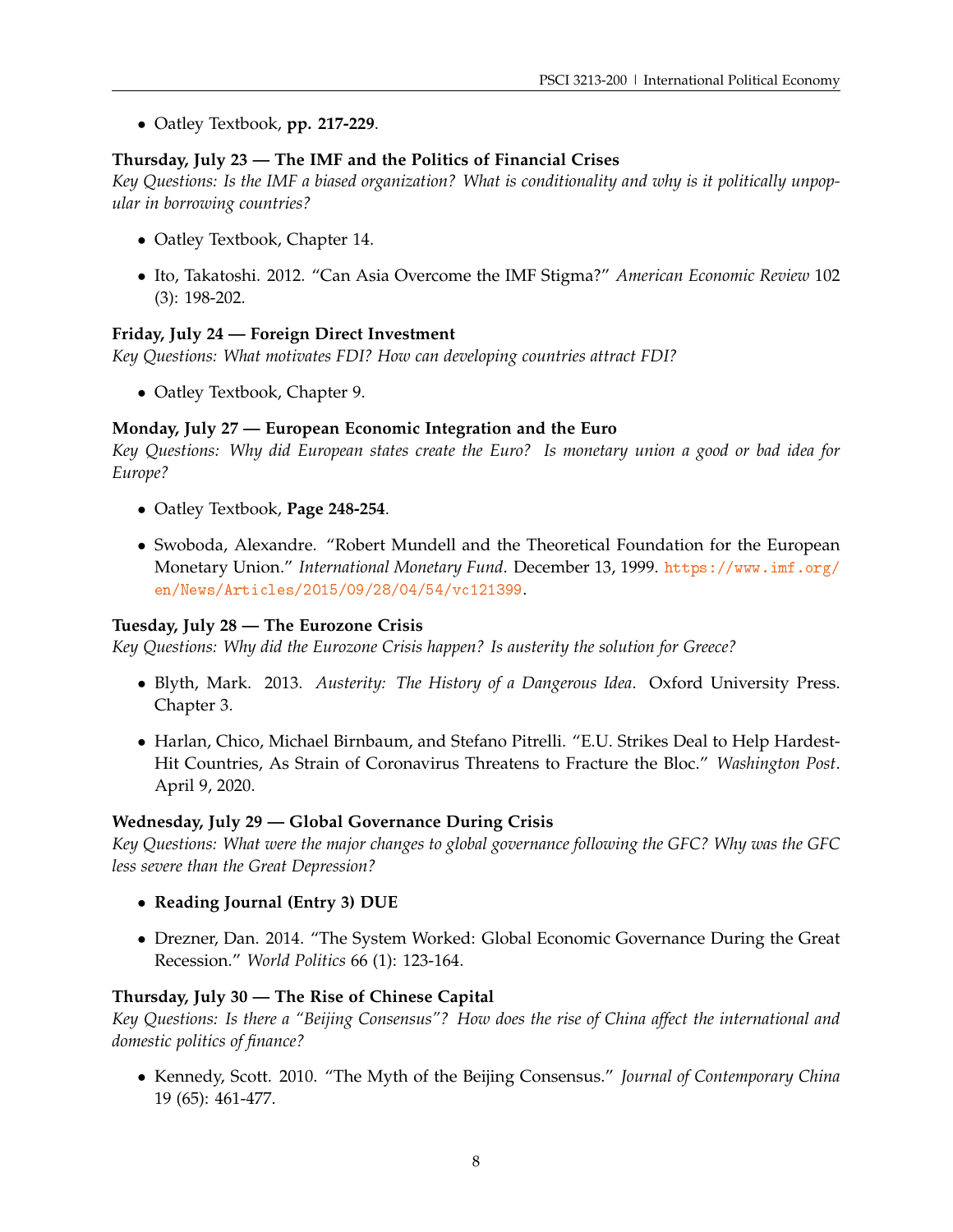• Kaplan, Stephen B. 2016. "Banking Unconditionally: The Political Economy of Chinese Finance in Latin America." *Review of International Political Economy* 23 (4): **pp. 643-667**.

# **PART III: INTERNATIONAL MIGRATION**

# **Friday, July 31 — Public Opinion and Shifts in Support for Immigration Policy**

*Key Questions: What drives public attitudes toward immigration? What explains cross-national and temporal variation in immigration policy?*

• Money, Jeannette. 1997. "No Vacancy: The Political Geography of Immigration Control in Advanced Industrial Countries" *International Organization* 51 (4): 685-720.

# **Monday, Aug 3 — Migration Patterns**

*Key Questions: What "push" and "pull" factors drive migration? Can political institutions make migration more (or less) desirable?*

- Fitzgerald, Jennifer, David Leblang, and Jessica C. Teets. 2014. "Defying the Law of Gravity: The Political Economy of International Migration." *World Politics* 66 (3): **pp. 406-418**.
- Cornelius, Wayne A., and Idean Salehyan. 2007. "Does Border Enforcement Deter Unauthorized Immigration? The Case of Mexican Migration to the United States of America." *Regulation & Governance* 1: 139-153.

# **Tuesday, Aug 4 — Migration and Foreign Policy**

*Key Questions: Is international migration connected to other foreign economic policies? If so, how?*

Pick *one*:

- Bermeo, Sarah Blodgett, and David Leblang. 2015. "Migration and Foreign Aid." *International Organization* 69 (3): 627-657.
- Bernhard, William T., and David Leblang. 2016. "Sovereign Debt, Migration Pressure, and Government Survival." *Comparative Political Studies* 49 (7): 907-938.
- Peters, Margaret E. 2015. "Open Trade, Closed Borders: Immigration in the Era of Globalization." *World Politics* 67 (1): 114-154.
- Poast, Paul, and David Carter. 2020. "Barriers to Trade: How Border Walls Affect Trade Relations." *International Organization* 74 (1): 165-185.

#### **Wednesday, Aug 5 — The Globalization Backlash**

*Key Questions: What is populism? How should policymakers respond to popular resistance to globalization?*

- **Reading Journal (Entry 4) DUE**
- Scheve, Kenneth F., and Matthew J. Slaughter. 2018. "How to Save Globalization." *Foreign Affairs* 97 (6): 98-108.

#### **Thursday, Aug 6 — Review Session and Course Wrap-Up**

• No Readings

#### **Friday, Aug 7 — EXAM 2**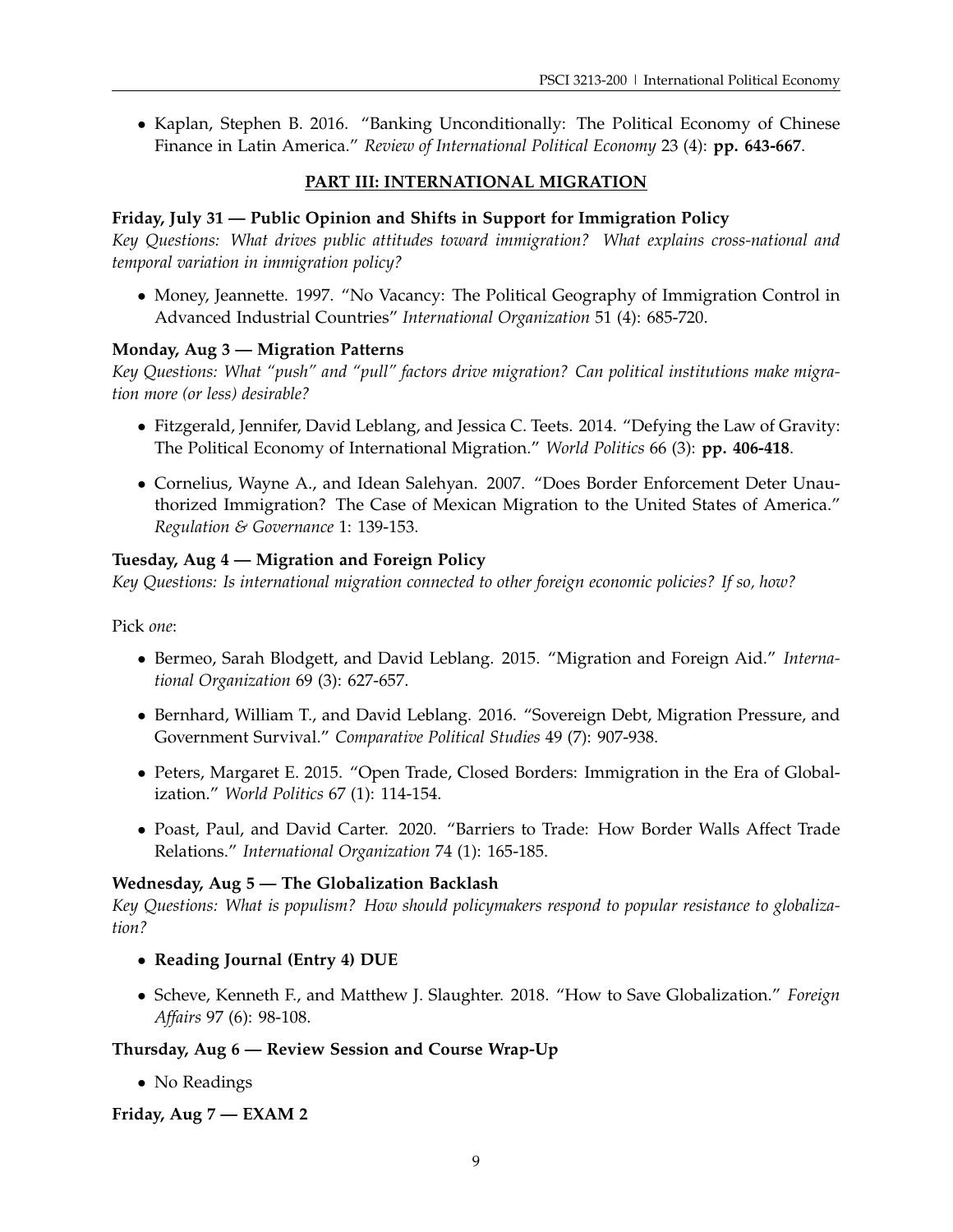# **Recommended Readings**

#### **Economic History**

- Ahamed, Liaquat. 2009. *Lords of Finance: The Bankers Who Broke the World*. Penguin.
- Clark, Gregory. 2008. *A Farewell to Alms: A Brief Economic History of the World*. Princeton University Press.
- Eichengreen, Barry. 1996. *Globalizing Capital: A History of the International Monetary System*. Princeton University Press.
- Frieden, Jeffry A. 2007. *Global Capitalism: Its Fall and Rise in the Twentieth Century*. WW Norton & Company: New York, NY.
- Irwin, Neil. 2013. *The Alchemists: Three Central Bankers and a World on Fire*. Penguin.
- Polanyi, Karl. 1944. *The Great Transformation*. Beacon Press.

#### **Foreign Direct Investment**

- Barry, Colin M., and Katja B. Kleinberg. 2014. "Profiting From Sanctions: Economic Coercion and US Foreign Direct Investment in Third-Party States." *International Organization* 69 (4): 881-912.
- Buthe, Tim, and Helen V. Milner. 2008. "The Politics of Foreign Direct Investment into Developing Countries: Increasing FDI through International Trade Agreements?" *American Journal of Political Science* 52 (4): 741-762.
- Elkins, Zachary, Andrew T. Guzman, and Beth A. Simmons. 2006. "Competing for Capital: The Diffusion of Bilateral Investment Treaties, 1960–2000." *International Organization* 60 (4): 811-846.
- Frieden, Jeffry A. 1994. "International Investment and Colonial Control: A New Interpretation." *International Organization* 48 (4): 559-593.
- Jensen, Nathan M. 2008. *Nation-States and the Multinational Corporation: A Political Economy of Foreign Direct Investment*. Princeton University Press.
- Jensen, Nathan. 2008. "Political Risk, Democratic Institutions, and Foreign Direct Investment." *Journal of Politics* 70 (4): 1040-1052.
- Kerner, Andrew, and Jane Lawrence. 2014. "What's the Risk? Bilateral Investment Treaties, Political Risk and Fixed Capital Accumulation." *British Journal of Political Science* 44 (1): 107-121.
- Li, Quan, and Adam Resnick. 2003. "Reversal of Fortunes: Democratic Institutions and Foreign Direct Investment Inflows to Developing Countries." *International Organization* 57 (1): 175-193.
- Tobin, Jennifer L., and Susan Rose-Ackerman. 2011. "When BITs Have Some Bite: The Political-Economic Environment for Bilateral Investment Treaties." *The Review of International Organizations* 6 (1): 1-32.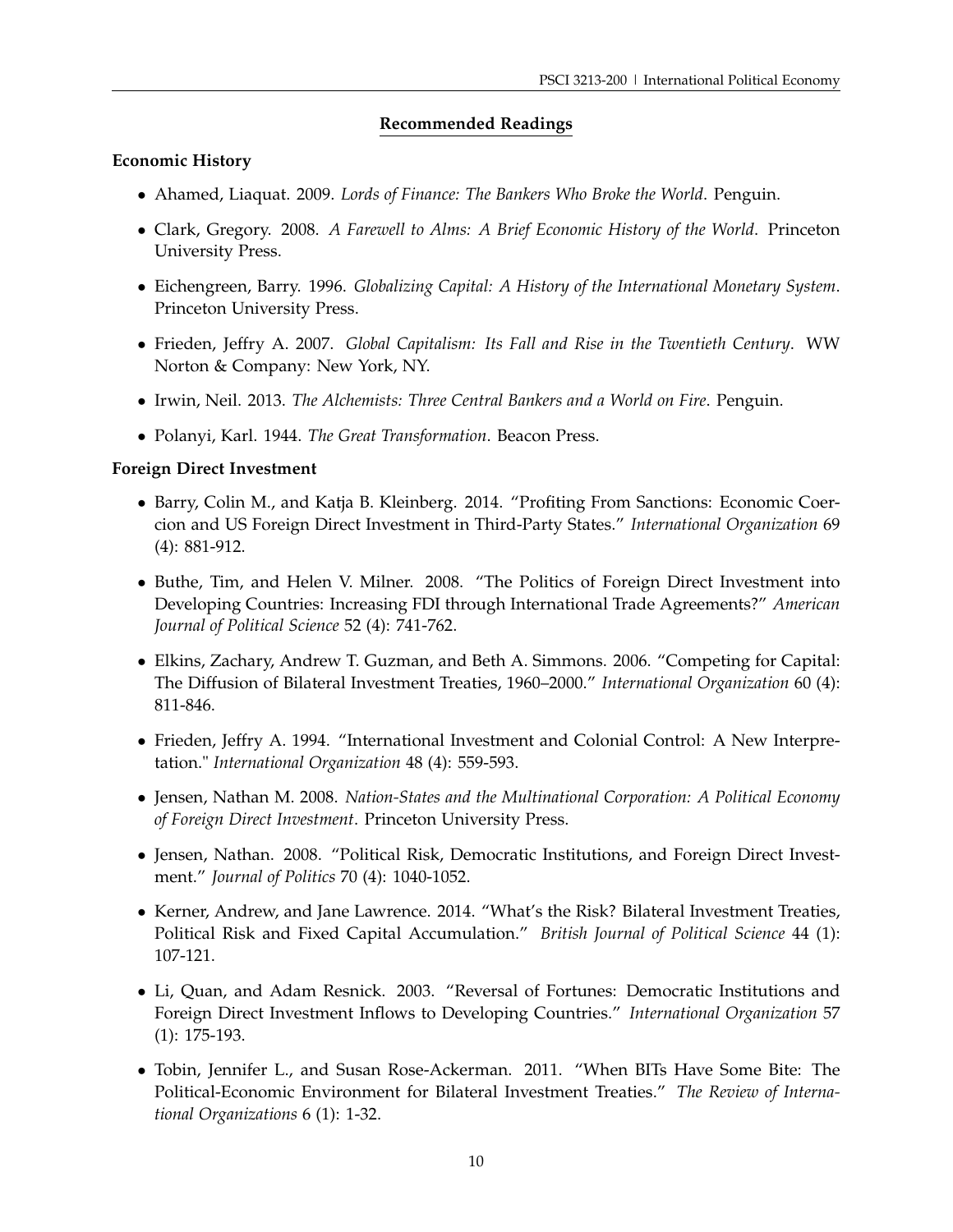• Wellhausen, Rachel L. 2015. "Bondholders vs. Direct Investors? Competing Responses to Expropriation." *International Studies Quarterly* 59 (4): 750-764.

# **Immigration**

- Hainmueller, Jens, and Dominik Hangartner. 2013. "Who Gets a Swiss Passport? A Natural Experiment in Immigrant Discrimination." *American Political Science Review* 107 (1): 159-187.
- Hanson, Gordon H., Kenneth Scheve, and Matthew J. Slaughter. 2007 "Public Finance and Individual Preferences over Globalization Strategies." *Economics & Politics* 19 (1): 1-33.
- Leblang, David. 2010. "Familiarity Breeds Investment: Diaspora Networks and International Investment." *American Political Science Review* 104 (3): 584-600.
- Malhotra, Neil, Yotam Margalit, and Cecilia Hyunjung Mo. 2013. "Economic Explanations for Opposition to Immigration: Distinguishing Between Prevalence and Conditional Impact." *American Journal of Political Science* 57 (2): 391-410.
- Miller, Michael K., and Margaret E. Peters. 2018. "Restraining the Huddled Masses: Migration Policy and Autocratic Survival." *British Journal of Political Science*: 1-31.
- Nikolova, Elena. 2017. "Destined for Democracy? Labour Markets and Political Change in Colonial British America." *British Journal of Political Science* 47 (1): 19-45.
- Peters, Margaret E. 2017. *Trading Barriers: Immigration and the Remaking of Globalization*. Princeton University Press.
- Ruhs, Martin. 2013. *The Price of Rights: Regulating International Labor Migration*. Princeton University Press.
- Salehyan, Idean, and Kristian Skrede Gleditsch. 2006. "Refugees and the Spread of Civil War." *International Organization* 60 (2): 335-366.
- Shin, Adrian J. 2017. "Tyrants and Migrants: Authoritarian Immigration Policy." *Comparative Political Studies* 50 (1): 14-40.

#### **International Monetary Fund**

- Broz, J. Lawrence, and Michael Brewster Hawes. 2006. "Congressional Politics of Financing the International Monetary Fund." *International Organization* 60 (2): 367-399.
- Caraway, Teri L., Stephanie J. Rickard, and Mark S. Anner. 2012. "International Negotiations and Domestic Politics: The Case of IMF Labor Market Conditionality." *International Organization* 66 (1): 27-61.
- Copelovitch, Mark. 2010. "Master or Servant? Common Agency and the Political Economy of IMF Lending." *International Studies Quarterly* 54 (1): 49-77.
- Lipscy, Phillip Y., and Haillie Na-Kyung Lee. 2019. "The IMF as a Biased Global Insurance Mechanism: Asymmetrical Moral Hazard, Reserve Accumulation, and Financial Crises." *International Organization* 73 (1): 35-64.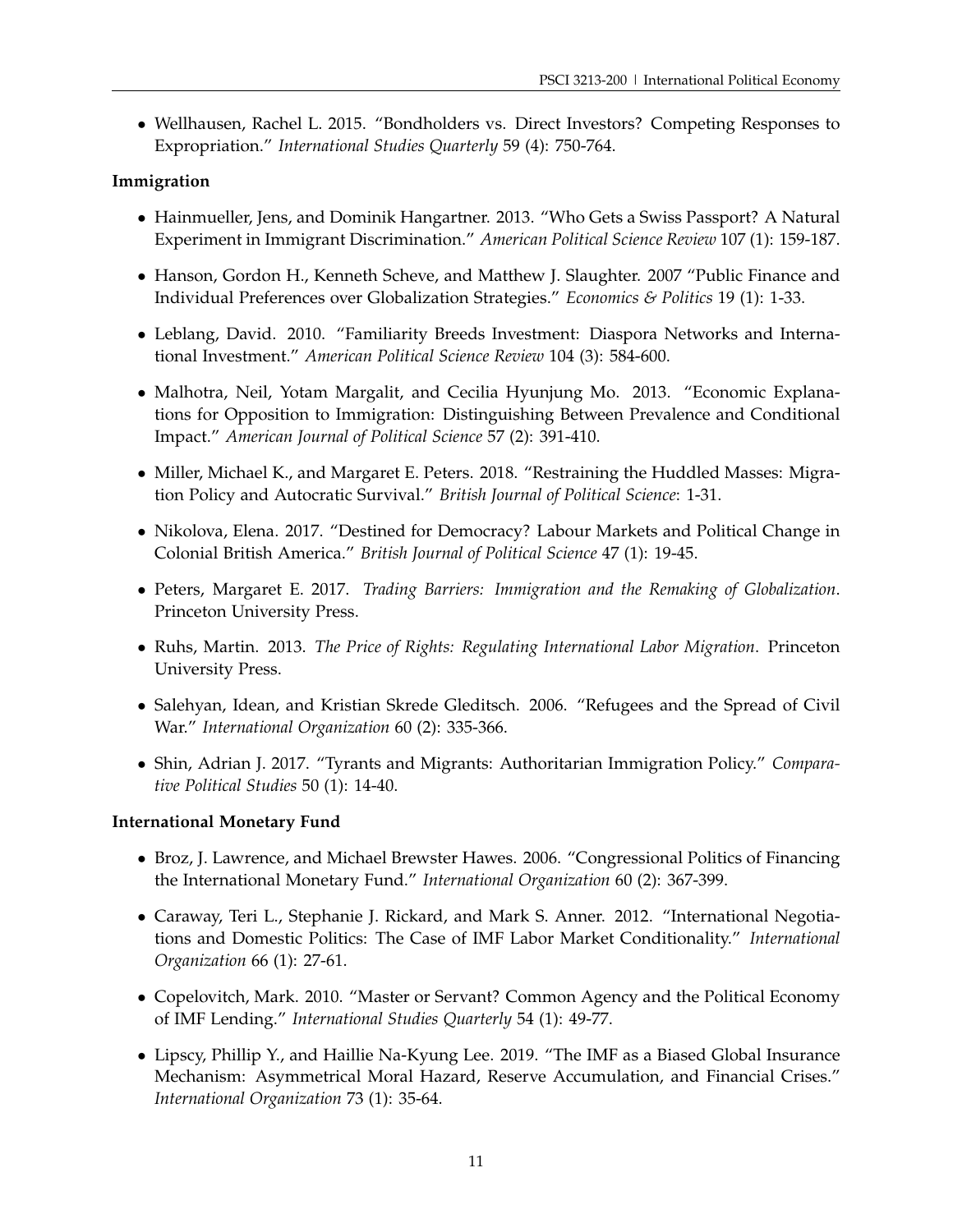- Nelson, Stephen C. 2017. *The Currency of Confidence: How Economic Beliefs Shape the IMF's Relationship With Its Borrowers*. Cornell University Press.
- Nelson, Stephen C., and Geoffrey P.R. Wallace. 2017. "Are IMF Lending Programs Good or Bad for Democracy?" *Review of International Organizations* 12 (4): 523-558.
- Stone, Randall W. 2002. *Lending Credibility: The International Monetary Fund and the Post-Communist Transition*. Princeton University Press.
- Stone, Randall W. 2008. "The Scope of IMF Conditionality." *International Organization* 62 (4): 589-620.
- Vreeland, James Raymond. 2003. *The IMF and Economic Development*. Cambridge University Press.
- Woods, Ngaire. 2014. *The Globalizers: The IMF, the World Bank, and Their Borrowers*. Cornell University Press.

#### **International Trade**

- Chaudoin, Stephen. 2014. "Promises or Policies? An Experimental Analysis of International Agreements and Audience Reactions." *International Organization* 68: 235-256.
- Colantone, Italo, and Piero Stanig. 2018. "Global Competition and Brexit." *American Political Science Review* 112 (2): 201-218.
- Fordham, Benjamin O., and Katja B. Kleinberg. 2012. "How Can Economic Interests Influence Support For Free Trade?" *International Organization* 66 (2): 311-328.
- Hays, Jude C., Sean D. Ehrlich, and Clint Peinhardt. 2005. "Government Spending and Public Support for Trade in the OECD: An Empirical Test of the Embedded Liberalism Thesis." *International Organization* 59 (2): 473-494.
- Hiscox, Michael J. 2002. *International Trade and Political Conflict: Commerce, Coalitions, and Mobility*. Princeton University Press.
- Irwin, Douglas A. 2015. *Free Trade Under Fire*. Princeton University Press.
- Kim, Moonhawk. 2008. "Costly Procedures: Divergent Effects of Legalization in the GATT/WTO Dispute Settlement Procedures." *International Studies Quarterly* 52: **pp. 657- 664**.
- Kono, Daniel Y. 2006. "Optimal Obfuscation: Democracy and Trade Policy Transparency." *American Political Science Review* 100 (3): 369-384.
- Mansfield, Edward D., Helen V. Milner, and B. Peter Rosendorff. 2002. "Why Democracies Cooperate More: Electoral Control and International Trade Agreements." *International Organization* 56 (3): 477-513.
- Mansfield, Edward D., Diana C. Mutz, and Laura R. Silver. 2015. "Men, Women, Trade, and Free Markets." *International Studies Quarterly* 59 (2): 303-315.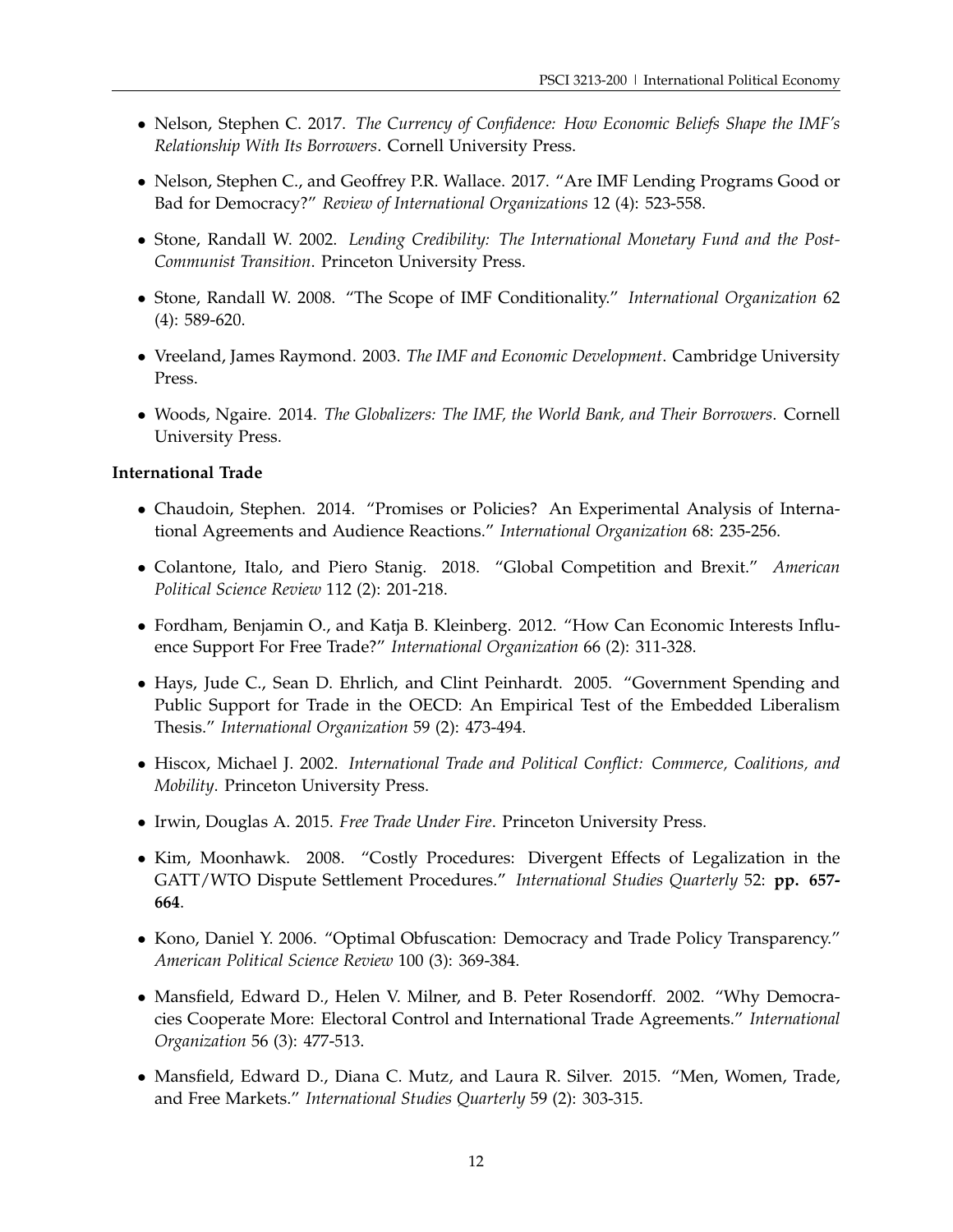- Owen, Erica, and Noel P. Johnston. 2017 "Occupation and the Political Economy of Trade: Job Routineness, Offshorability, and Protectionist Sentiment." *International Organization* 71 (4): 665-699.
- Pelc, Krzysztof J. 2009. "Seeking Escape: The Use of Escape Clauses in International Trade Agreements." *International Studies Quarterly* 53 (2): 349-368.
- Rogowski, Ronald. 1989. *Commerce and Coalitions: How Trade Affects Domestic Political Alignments*. Princeton University Press.

# **Monetary Policy and Exchange Rates**

- Bearce, David H. 2003. "Societal Preferences, Partisan Agents, and Monetary Policy Outcomes." *International Organization* 57 (2): 373-410.
- Bearce, David H., and Mark Hallerberg. 2011. "Democracy and De Facto Exchange Rate Regimes." *Economics & Politics* 23 (2): 172-194.
- Broz, J Lawrence. 2002. "Political System Transparency and Monetary Commitment Regimes." *International Organization* 56 (4): 861-887.
- Clark, William Roberts, and Mark Hallerberg. 2000. "Mobile Capital, Domestic Institutions, and Electorally Induced Monetary and Fiscal Policy." *American Political Science Review* 94 (2): 323-346.
- Frieden, Jeffry A. 1988. "Invested Interests: The Politics of National Economic Policies in a World of Global Finance." *International Organization* 45 (4): 425-451.
- Frieden, Jeffry A. 2016. *Currency Politics: The Political Economy of Exchange Rate Policy*. Princeton University Press.
- Leblang, David. 2003. "To Devalue or To Defend? The Political Economy of Exchange Rate Policy." *International Studies Quarterly* 47 (4): 533-539.
- Singer, David A. 2010. "Migrant Remittances and Exchange Rate Regimes in the Developing World." *American Political Science Review* 104 (2): 307-323.
- Steinberg, David A., and Victor C. Shih. 2012. "Interest Group Influence in Authoritarian States: The Political Determinants of Chinese Exchange Rate Policy." *Comparative Political Studies* 45 (11): 1405-1434.
- Walter, Stefanie. 2008. "A New Approach for Determining Exchange-Rate Level Preferences." *International Organization* 62 (3): 405-438.

#### **Financial Crises**

- Brow, J. Lawrence. 2005. "Congressional Politics of International Financial Rescues." *American Journal of Political Science* 49 (3): 479-496.
- Funke, Manuel, Moritz Schularick, and Christoph Trebesch. 2016. "Going to Extremes: Politics After Financial Crises, 1870-2014." *European Economic Review* 88: 227-260.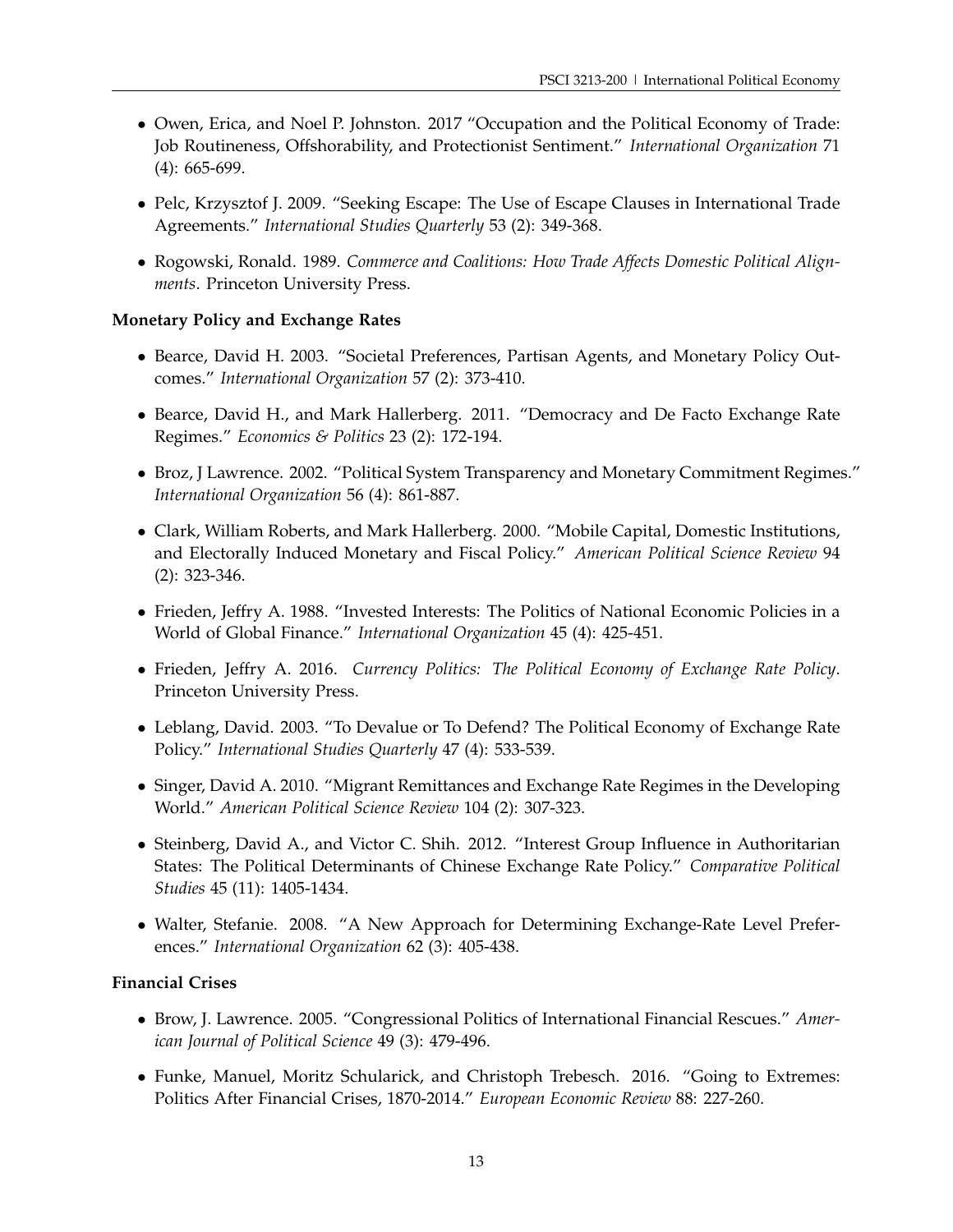- Kahler, Miles, and David A. Lake. 2013. *Politics in the New Hard Times: The Great Recession in Comparative Perspective*. Cornell University Press.
- Kindleberger, Charles P. 2011. *Manias, Panics and Crashes: A History of Financial Crises*. Palgrave Macmillan.
- MacIntyre, Andrew. 2001. "Institutions and Investors: The Politics of the Economic Crisis in Southeast Asia." *International Organization* 55 (1): 81-122.
- Rogoff, Kenneth S., and Carmen M. Reinhart. 2009. *This Time Is Different: Eight Centuries of Financial Folly*. Princeton University Press.
- Roubini, Nouriel, and Stephen Mihm. 2010. *Crisis Economics: A Crash Course in the Future of Finance*. Penguin.
- Schneider, Christina J., and Branislav L. Slantchev. 2018. "The Domestic Politcs of International Cooperation: Germany and the European Debt Crisis." *International Organization* 72 (1): 1-31.
- Sheng, Andrew. 2009. *From Asian to Global Financial Crisis: An Asian Regulator's View of Unfettered Finance in the 1990s and 2000s*. Cambridge University Press.
- Steinberg, David A., Karrie J. Koesel, Nicholas W. Thompson. 2015. "Political Regimes and Currency Crises." *Economics & Politics* 27 (3): 337-361.
- Walter, Stefanie. 2016. "Crisis Politics in Europe: Why Austerity is Easier to Implement in Some Countries Than in Others." *Comparative Political Studies* 49 (7): 841-873.

#### **Sovereign Debt and Default**

- Ballard-Rosa, Cameron. 2016. "Hungry for Change: Urban Bias and Autocratic Sovereign Default." *International Organization* 70 (2): 313-346.
- Brooks, Sarah M., Raphael Cunha, and Layna Mosley. 2015. "Categories, Creditworthiness, and Contagion: How Investors' Shortcuts Affect Sovereign Debt Markets." *International Studies Quarterly* 59 (3): 587-601.
- Beaulieu, Emily, Gary W. Cox, and Sebastian Saiegh. 2012. "Sovereign Debt and Regime Type: Reconsidering the Democratic Advantage." *International Organization* 66 (4): 709-738.
- Connell, Brendan J. 2019. "Electoral Rules, Interest Group Pressures, and the Price of Democratic Default." *International Studies Quarterly* 63 (4): 987-1000.
- DiGuiseppe, Matthew, and Patrick E. Shea. 2016. "Borrowed Time: Sovereign Finance, Regime Type, and Leadership Survival." *Economics & Politics* 28 (3): 342-367.
- Mosley, Layna. 2003. *Global Capital and National Governments*. Cambridge University Press.
- North, Douglas, and Barry R. Weingast. 1989. "Constitutions and Commitment: the Evolution of Institutions Governing Public Choice in Seventeenth-Century England." *Journal of Economic History* 49 (4): 803-832.